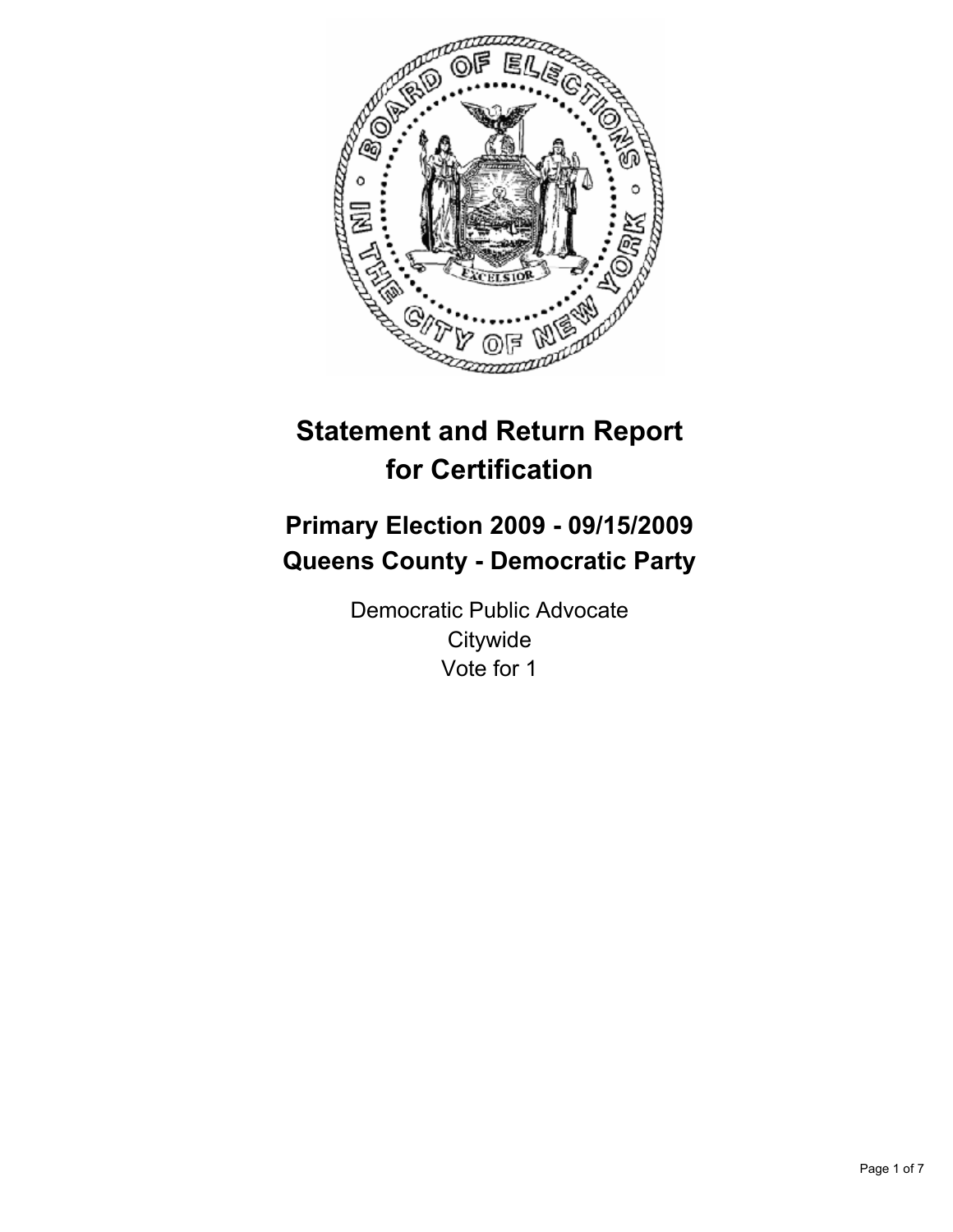

| <b>EMERGENCY</b>        | 10    |
|-------------------------|-------|
| ABSENTEE/MILITARY       | 119   |
| AFFIDAVIT               | 76    |
| <b>BILL DE BLASIO</b>   | 580   |
| ERIC N GIOIA            | 810   |
| <b>MARK GREEN</b>       | 1,558 |
| <b>NORMAN SIEGEL</b>    | 493   |
| <b>IMTIAZ S SYED</b>    | 314   |
| SHEEBA JAFRI (WRITE-IN) | 1     |
| <b>Total Votes</b>      | 3,756 |

## **Assembly District 23**

| <b>Total Votes</b>    | 4,256 |
|-----------------------|-------|
| LEW SIMON (WRITE-IN)  |       |
| <b>IMTIAZ S SYED</b>  | 122   |
| <b>NORMAN SIEGEL</b>  | 488   |
| <b>MARK GREEN</b>     | 1,632 |
| ERIC N GIOIA          | 1,184 |
| <b>BILL DE BLASIO</b> | 829   |
| AFFIDAVIT             | 20    |
| ABSENTEE/MILITARY     | 276   |
| <b>EMERGENCY</b>      |       |

#### **Assembly District 24**

| <b>EMERGENCY</b>      | 8     |
|-----------------------|-------|
| ABSENTEE/MILITARY     | 167   |
| <b>AFFIDAVIT</b>      | 38    |
| <b>BILL DE BLASIO</b> | 1,079 |
| <b>ERIC N GIOIA</b>   | 1,847 |
| <b>MARK GREEN</b>     | 2,843 |
| <b>NORMAN SIEGEL</b>  | 824   |
| <b>IMTIAZ S SYED</b>  | 231   |
| <b>Total Votes</b>    | 6,824 |

| ABSENTEE/MILITARY     | 130   |
|-----------------------|-------|
| <b>AFFIDAVIT</b>      | 36    |
| <b>BILL DE BLASIO</b> | 599   |
| ERIC N GIOIA          | 902   |
| <b>MARK GREEN</b>     | 1,244 |
| <b>NORMAN SIEGEL</b>  | 451   |
| <b>IMTIAZ S SYED</b>  | 217   |
| <b>Total Votes</b>    | 3,413 |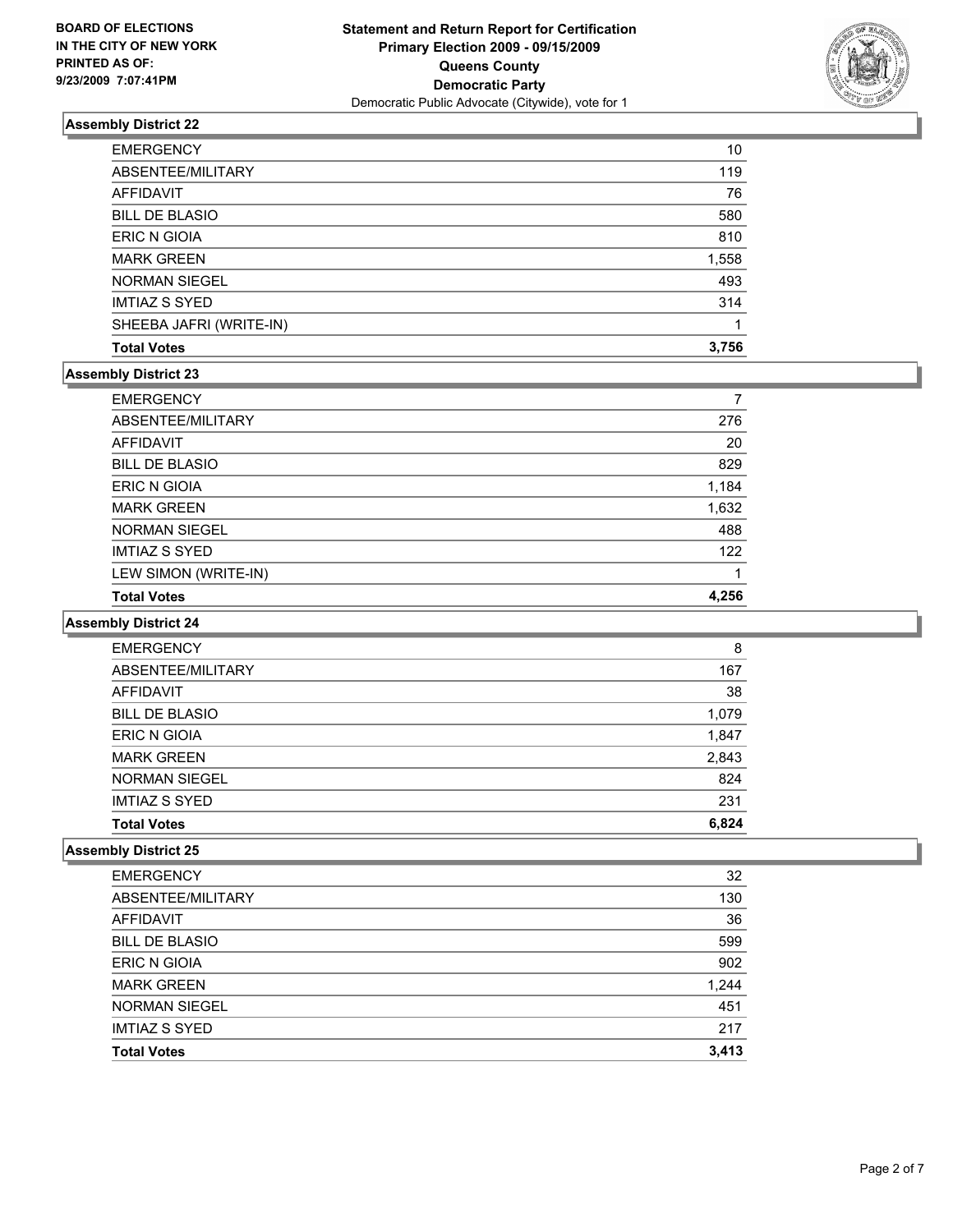

| <b>EMERGENCY</b>      | 3     |
|-----------------------|-------|
| ABSENTEE/MILITARY     | 301   |
| <b>AFFIDAVIT</b>      | 41    |
| <b>BILL DE BLASIO</b> | 1,130 |
| <b>ERIC N GIOIA</b>   | 2,075 |
| <b>MARK GREEN</b>     | 2,555 |
| <b>NORMAN SIEGEL</b>  | 778   |
| <b>IMTIAZ S SYED</b>  | 156   |
| <b>Total Votes</b>    | 6,694 |

#### **Assembly District 27**

| <b>CURTIS SLIWA (WRITE-IN)</b> |       |
|--------------------------------|-------|
| ALBERT COHEN (WRITE-IN)        | 3     |
| <b>IMTIAZ S SYED</b>           | 121   |
| <b>NORMAN SIEGEL</b>           | 555   |
| <b>MARK GREEN</b>              | 1,629 |
| <b>ERIC N GIOIA</b>            | 1,276 |
| <b>BILL DE BLASIO</b>          | 889   |
| AFFIDAVIT                      | 33    |
| ABSENTEE/MILITARY              | 217   |
| <b>EMERGENCY</b>               | 16    |

#### **Assembly District 28**

| <b>Total Votes</b>         | 5.971 |
|----------------------------|-------|
| HAROLD M SHULTZ (WRITE-IN) |       |
| ALBERT COHEN (WRITE-IN)    |       |
| <b>IMTIAZ S SYED</b>       | 97    |
| <b>NORMAN SIEGEL</b>       | 738   |
| <b>MARK GREEN</b>          | 2,076 |
| <b>ERIC N GIOIA</b>        | 1,704 |
| <b>BILL DE BLASIO</b>      | 1,354 |
| AFFIDAVIT                  | 40    |
| ABSENTEE/MILITARY          | 314   |
| <b>EMERGENCY</b>           | 19    |

| <b>EMERGENCY</b>          | 3     |
|---------------------------|-------|
| ABSENTEE/MILITARY         | 157   |
| AFFIDAVIT                 | 61    |
| <b>BILL DE BLASIO</b>     | 1,649 |
| <b>ERIC N GIOIA</b>       | 1,113 |
| <b>MARK GREEN</b>         | 2,344 |
| <b>NORMAN SIEGEL</b>      | 903   |
| <b>IMTIAZ S SYED</b>      | 135   |
| JOHN W. CRONIN (WRITE-IN) |       |
| <b>Total Votes</b>        | 6,145 |
|                           |       |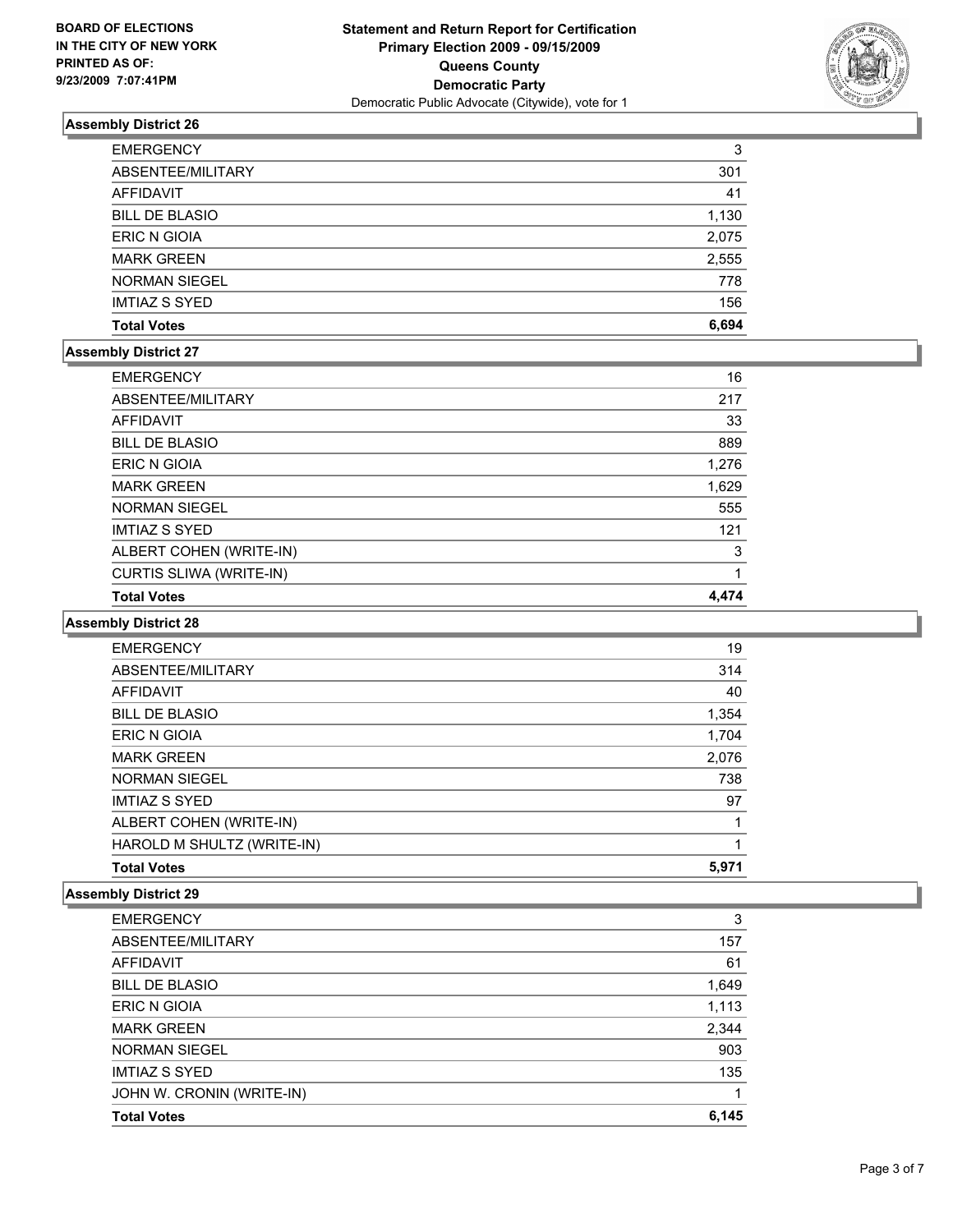

| <b>EMERGENCY</b>               |       |
|--------------------------------|-------|
| ABSENTEE/MILITARY              | 79    |
| AFFIDAVIT                      | 37    |
| <b>BILL DE BLASIO</b>          | 547   |
| ERIC N GIOIA                   | 2,386 |
| <b>MARK GREEN</b>              | 609   |
| <b>NORMAN SIEGEL</b>           | 333   |
| <b>IMTIAZ S SYED</b>           | 110   |
| <b>CURTIS SLIWA (WRITE-IN)</b> |       |
| <b>Total Votes</b>             | 3,986 |

#### **Assembly District 31**

| <b>EMERGENCY</b>      | 16    |
|-----------------------|-------|
| ABSENTEE/MILITARY     | 225   |
| <b>AFFIDAVIT</b>      | 38    |
| <b>BILL DE BLASIO</b> | 973   |
| <b>ERIC N GIOIA</b>   | 826   |
| <b>MARK GREEN</b>     | 1,806 |
| <b>NORMAN SIEGEL</b>  | 592   |
| <b>IMTIAZ S SYED</b>  | 128   |
| <b>Total Votes</b>    | 4.325 |

# **Assembly District 32**

| <b>EMERGENCY</b>      | 18    |
|-----------------------|-------|
| ABSENTEE/MILITARY     | 144   |
| <b>AFFIDAVIT</b>      | 43    |
| <b>BILL DE BLASIO</b> | 1,679 |
| <b>ERIC N GIOIA</b>   | 1,197 |
| <b>MARK GREEN</b>     | 2,112 |
| <b>NORMAN SIEGEL</b>  | 753   |
| <b>IMTIAZ S SYED</b>  | 168   |
| <b>Total Votes</b>    | 5.909 |

| <b>EMERGENCY</b>      | 8     |
|-----------------------|-------|
| ABSENTEE/MILITARY     | 143   |
| AFFIDAVIT             | 53    |
| <b>BILL DE BLASIO</b> | 1,575 |
| <b>ERIC N GIOIA</b>   | 1,303 |
| <b>MARK GREEN</b>     | 2,460 |
| <b>NORMAN SIEGEL</b>  | 945   |
| <b>IMTIAZ S SYED</b>  | 198   |
| <b>Total Votes</b>    | 6,481 |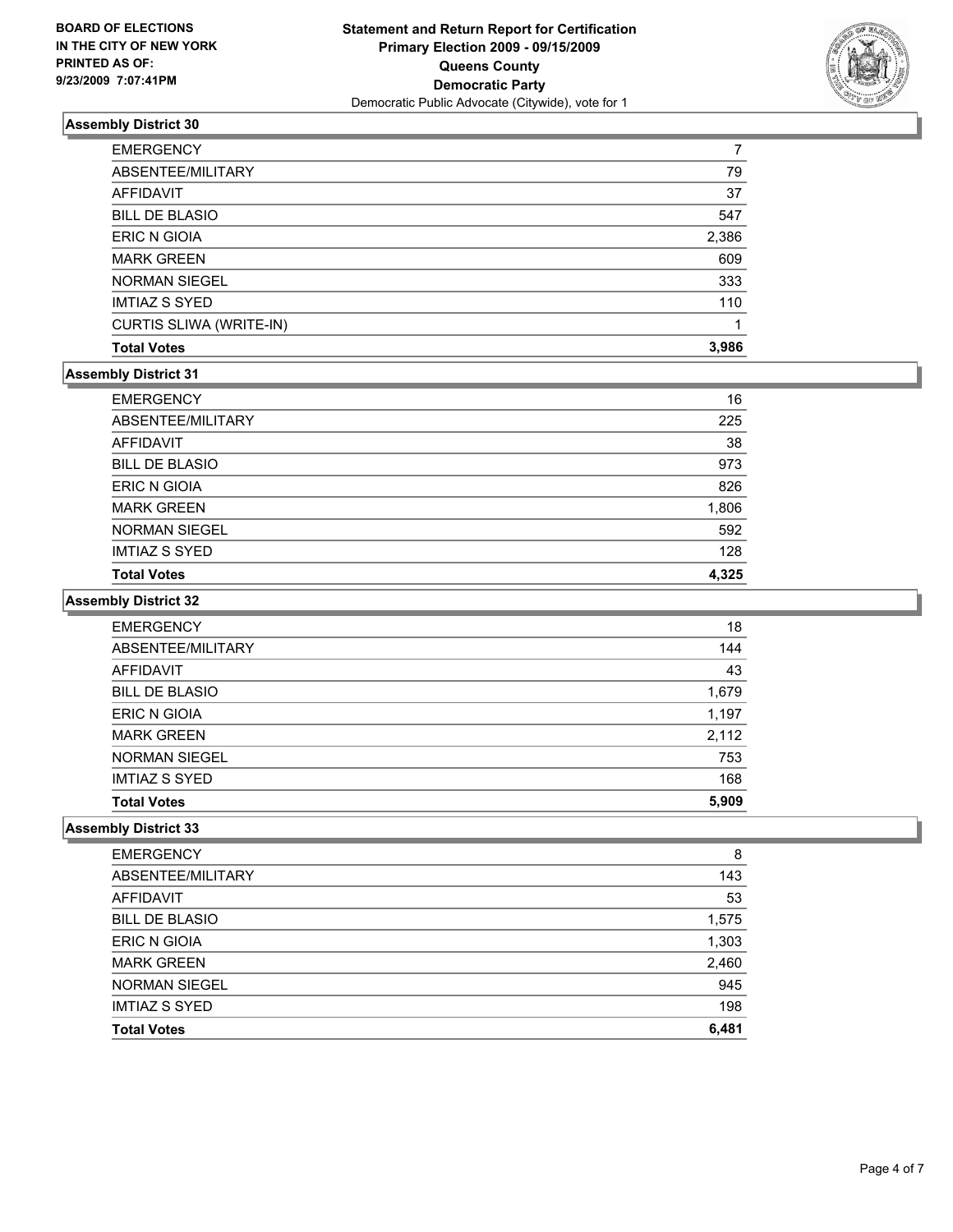

| <b>EMERGENCY</b>      | 32    |
|-----------------------|-------|
| ABSENTEE/MILITARY     | 90    |
| <b>AFFIDAVIT</b>      | 27    |
| <b>BILL DE BLASIO</b> | 866   |
| <b>ERIC N GIOIA</b>   | 1,485 |
| <b>MARK GREEN</b>     | 1,131 |
| <b>NORMAN SIEGEL</b>  | 413   |
| <b>IMTIAZ S SYED</b>  | 201   |
| <b>Total Votes</b>    | 4.096 |

#### **Assembly District 35**

| <b>EMERGENCY</b>      | 8     |
|-----------------------|-------|
| ABSENTEE/MILITARY     | 114   |
| AFFIDAVIT             | 42    |
| <b>BILL DE BLASIO</b> | 813   |
| <b>ERIC N GIOIA</b>   | 983   |
| <b>MARK GREEN</b>     | 1,397 |
| <b>NORMAN SIEGEL</b>  | 517   |
| <b>IMTIAZ S SYED</b>  | 172   |
| <b>Total Votes</b>    | 3,882 |

#### **Assembly District 36**

| <b>EMERGENCY</b>      | 2     |
|-----------------------|-------|
| ABSENTEE/MILITARY     | 96    |
| AFFIDAVIT             | 22    |
| <b>BILL DE BLASIO</b> | 557   |
| <b>ERIC N GIOIA</b>   | 1,239 |
| <b>MARK GREEN</b>     | 709   |
| <b>NORMAN SIEGEL</b>  | 324   |
| <b>IMTIAZ S SYED</b>  | 88    |
| <b>Total Votes</b>    | 2,917 |

| 15    |
|-------|
| 73    |
| 69    |
| 736   |
| 2,823 |
| 765   |
| 412   |
| 157   |
| 4.893 |
|       |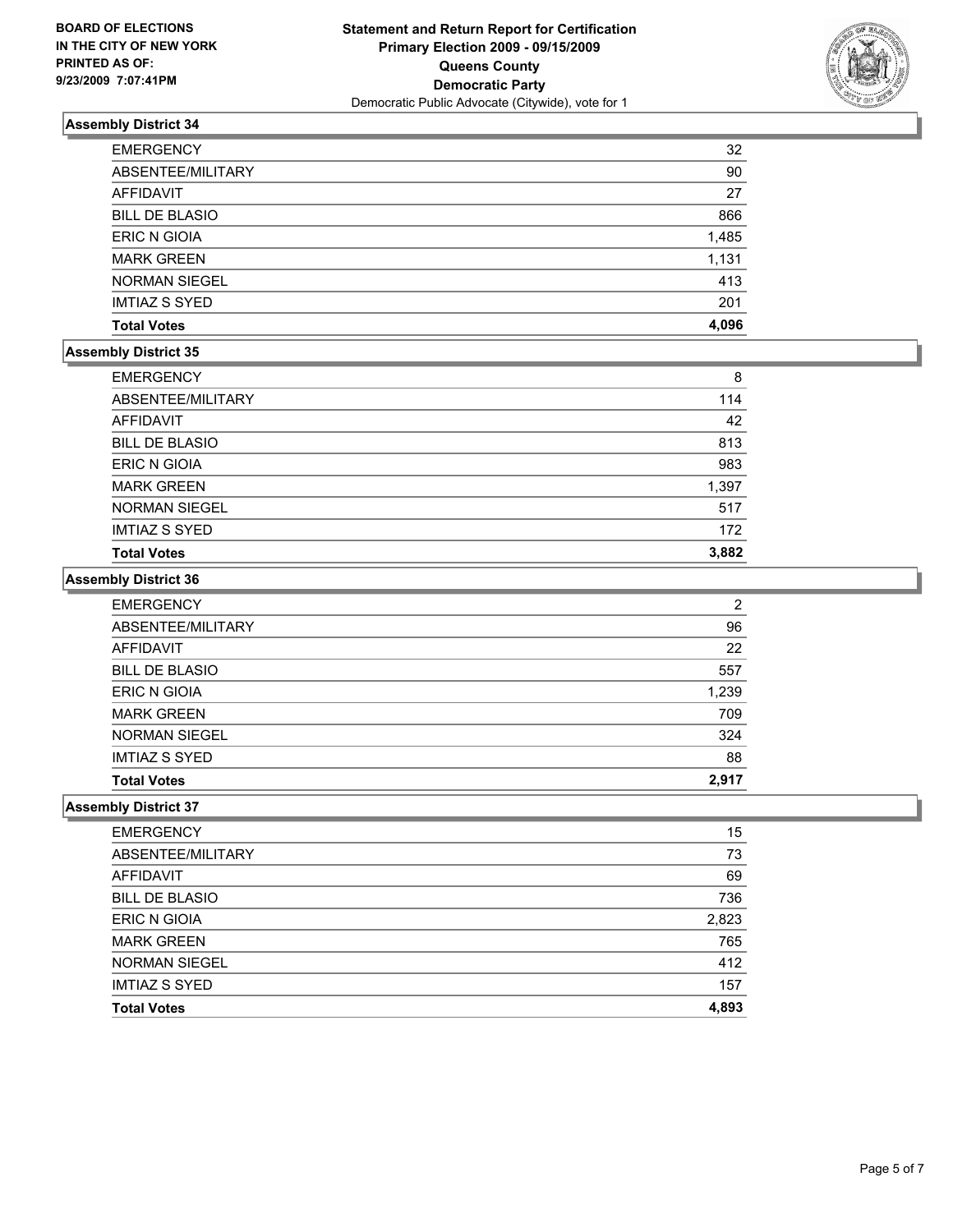

| <b>EMERGENCY</b>      | 3     |
|-----------------------|-------|
| ABSENTEE/MILITARY     | 54    |
| AFFIDAVIT             | 11    |
| <b>BILL DE BLASIO</b> | 552   |
| <b>ERIC N GIOIA</b>   | 908   |
| <b>MARK GREEN</b>     | 771   |
| <b>NORMAN SIEGEL</b>  | 259   |
| <b>IMTIAZ S SYED</b>  | 113   |
| <b>Total Votes</b>    | 2,603 |

| <b>EMERGENCY</b>      |       |
|-----------------------|-------|
| ABSENTEE/MILITARY     | 39    |
| AFFIDAVIT             | 28    |
| <b>BILL DE BLASIO</b> | 647   |
| <b>ERIC N GIOIA</b>   | 777   |
| <b>MARK GREEN</b>     | 839   |
| <b>NORMAN SIEGEL</b>  | 357   |
| <b>IMTIAZ S SYED</b>  | 147   |
| <b>Total Votes</b>    | 2,767 |